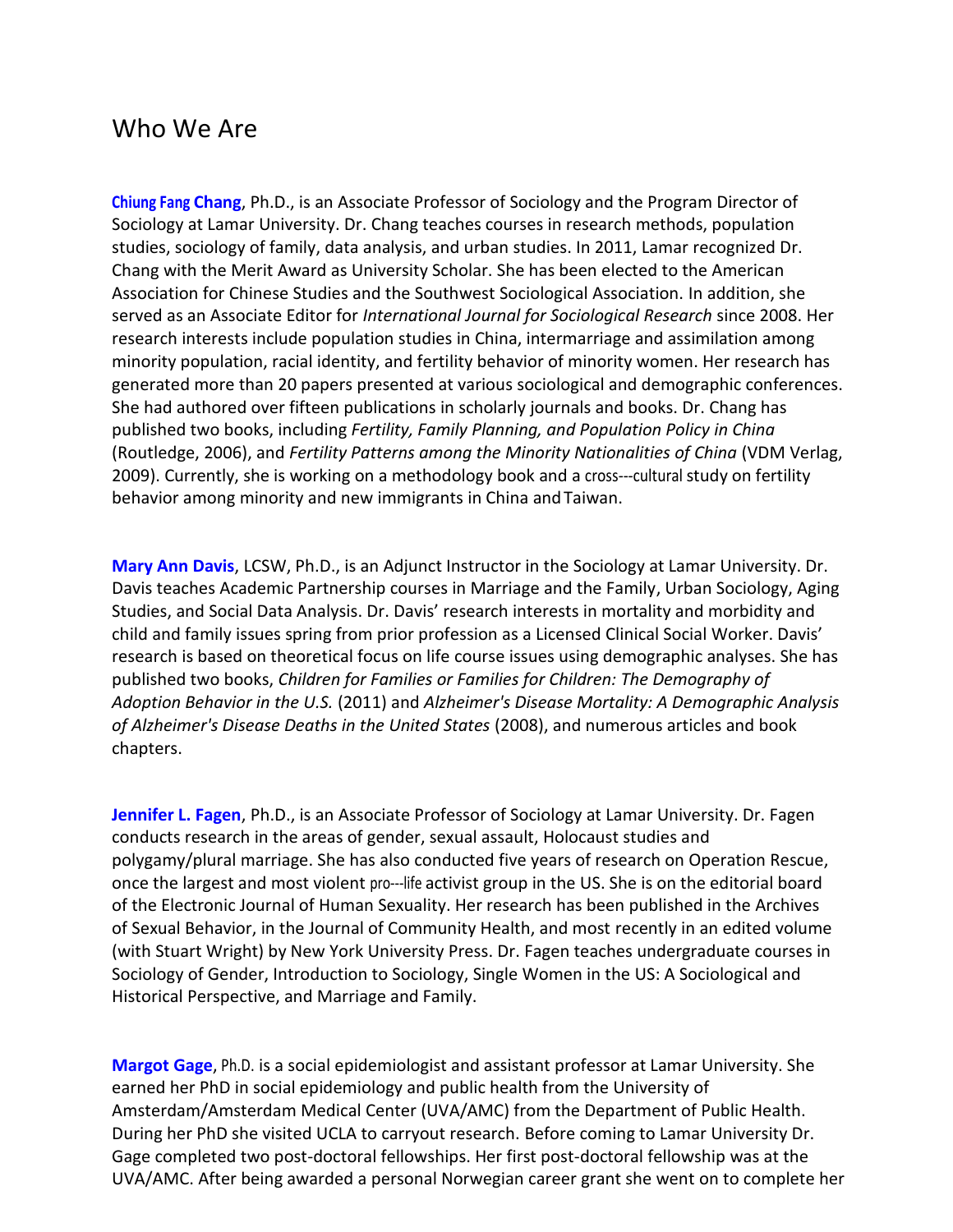second post-doctoral fellowship at the Norwegian University of Science and Technology in the Department of Sociology, where she also served as principal investigator (PI). During her Norwegian post-doctoral period she completed a research visit to Harvard University. Dr. Gage has written over 17 peer-reviewed journal publications and has over 100 citations. Reuters News quoted her for her co-authored research on lone motherhood. Her co-authored publication on corruption and health is cited by the United Nations. She has won a number of awards and has been invited to present her research at international conferences. Dr. Gage speaks Dutch fluently. She is a veteran advocate and is building Texas's first Women Veteran and Women First Responder Park. She teaches courses in research methods, epidemiology and global health, global health disparity, marijuana and medicine and introduction to sociology.

**Jesus A. Garcia,** Ph.D., is a Visiting Assistant Professor at Lamar University. Dr. Garcia's areas of research and study include Racial and Ethnic relations, Borderland Sociology, Sociological theory, Adult and Juvenile Deviance, Sociology of Crime, Latino History and Social Studies, Immigration, and Cultural sociology. Dr. Garcia also served as director for the Borderland Study Project at Univ. of Texas Pan American in Edinburg through which developed research to date has produced chapter contributions to investigations of crime along the U.S. Mexico border involving bi---national---smuggling crimes and cultures, organized juvenile and adult property cross--border crime in *On the Edge of the Law* (2006) with Chad Richardson, as well as theoretical descriptions and discussion of the social historical economic evolution of borderland cultures and economies *Coopting Culture* (2009) with editors Harden and Carly. Research collaboration with scholars at the Center for the Study of Disease and Aging has produced publications addressing drug abuse and consumption patterns along the lower Rio Grande Valley Border of South Texas (*Drug Abuse Patterns & Trends in Lower Rio Grande Valley* 2003). Research into the immigration history of Latino populations was included in the *International Encyclopedia of the Social Sciences* (2008). Dr. Garcia's list of courses taught includes Racial and Ethnic Studies, Consumer Culture and Society, the sociology of Education, the Sociology of Mexican Americans, Social Inequality, Social Problems, Quantitative Methods, Contemporary theory, and the Sociology of Juvenile Justice Systems.

**B. Garrick Harden**, Ph.D. received his Bachelor degrees from Augusta State University in Augusta, Georgia and his Masters and Doctorate from Texas A&M Universityin College Station, Texas. Dr. Harden defended his doctoral dissertation in 2009 and began teaching at Lamar University in the Fall of the same year. He has published an edited book entitled, *Co-opting Culture: Questions of Culture and Power in Sociology and Cultural Studies (with Robert Carley)* and "Nihilism and Cultural Cohesion: (Re)considerations of Jean Baudrillard" in *The International Journal of Baudrillard Studies*. Dr. Harden has also presented papers at multiple regional, national and international conferences. His research interests include social theory, culture, race and ethnicity, and gender and sexuality. He has taught courses at Lamar ranging from introduction to sociology and social problems to social theory, sexuality, gender, postmodernism, pop culture, and gender and technoscience.

**Kevin B. Smith**, Ph.D., is a Professor of Sociology, Senior Associate Provost and Interim Vice President for Student Engagement. He has served Lamar University for more than 30 years. During the late 1980's and early 1990's, he was department chair and he returned as interim